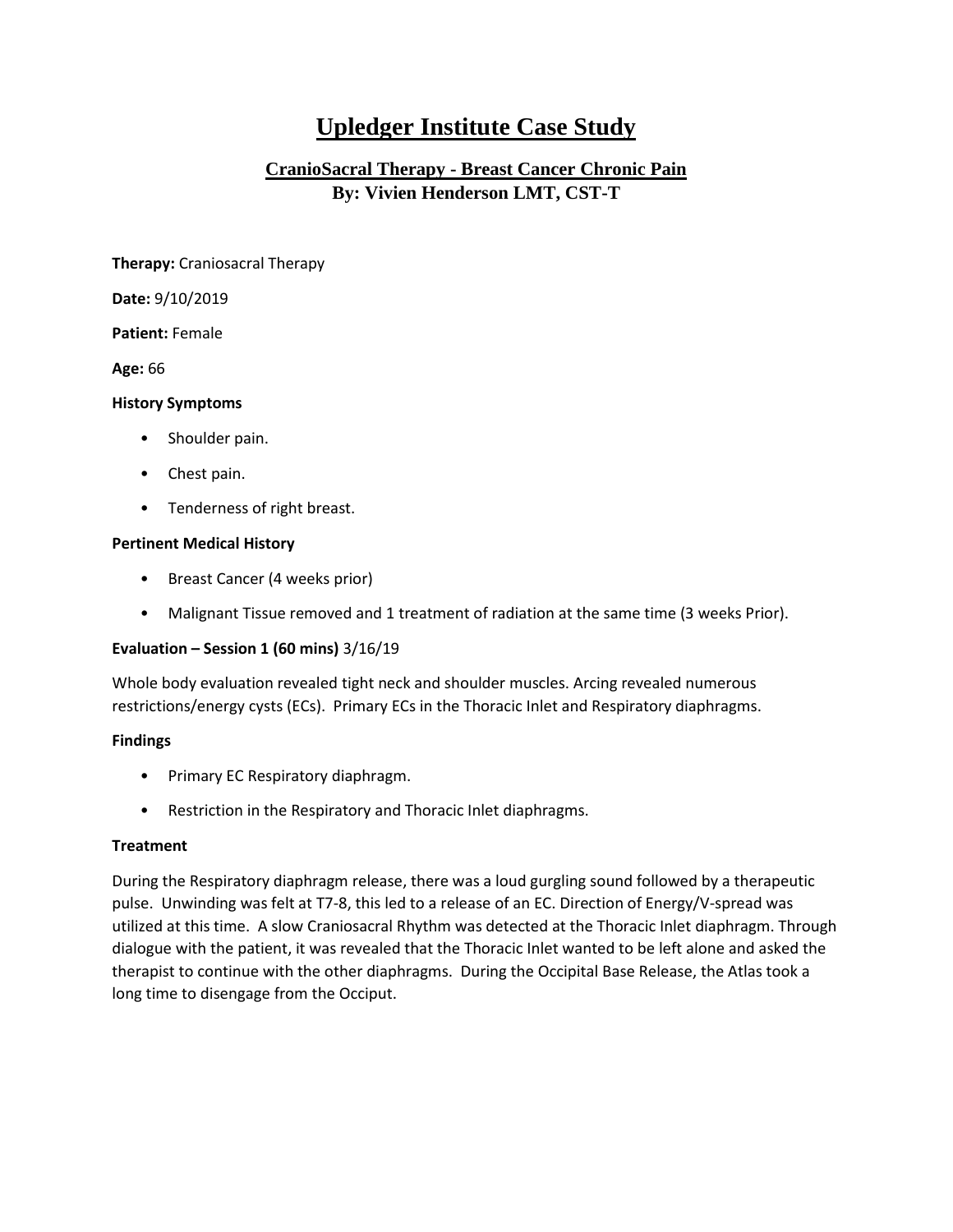## **Tools Used**

- 10-Step Protocol
- CST/SER
- Unwinding
- Arcing
- Dialogue

## **Objective Results**

Releasing the Thoracic Inlet and the Respiratory diaphragm helped to decrease shoulder and chest pain.

## **Subjective Results**

The patient stated that during the malignant tissue removal, a metal plate/sheet was placed under the skin but over her ribs (T8-9) for protection from the radiation (same area the therapist reported unwinding tissue). The client also confirmed that the Dr said there would be a slight pulling of the fascia during that procedure. The client stated, "I feel less stressed about the cancer diagnosis".

the radiating pain she felt from C4 to the right bicep had been relieved completely.

## **Follow Up Appointment - Session 2 (60 mins)** 9/10/19

The patient stated that 6 months after the biopsy on the right breast, small specks of calcium deposits where found so they were removed with a type of technology at the same time as her scheduled mammogram. The patient also stated that after sitting for 20 minutes, leaning forward, head turned to the left she experienced chronic pain on the right hip.

## **Evaluation**

Whole-body evaluation revealed, tight neck and shoulder muscles with decreased ROM. Arcing revealed numerous restrictions and EC's. The Primary EC was on the right hip (Tensor Fasciae Latae muscle) and chest area.

## **Findings**

- Chest area near right breast contained Primary EC
- Restrictions in the Pelvic and Thoracic Inlet Diaphragms
- Decreased ROM of neck and shoulder muscles

## **Treatment**

Regional Tissue Release was applied to the upper, right extremity which helped release restrictions in the Thoracic Inlet diaphragm. Direction of Energy/V-spread utilized to release EC in Pelvic diaphragm and chest area. The primary EC on the chest was the same area where the client previously had the biopsy 6 months prior.